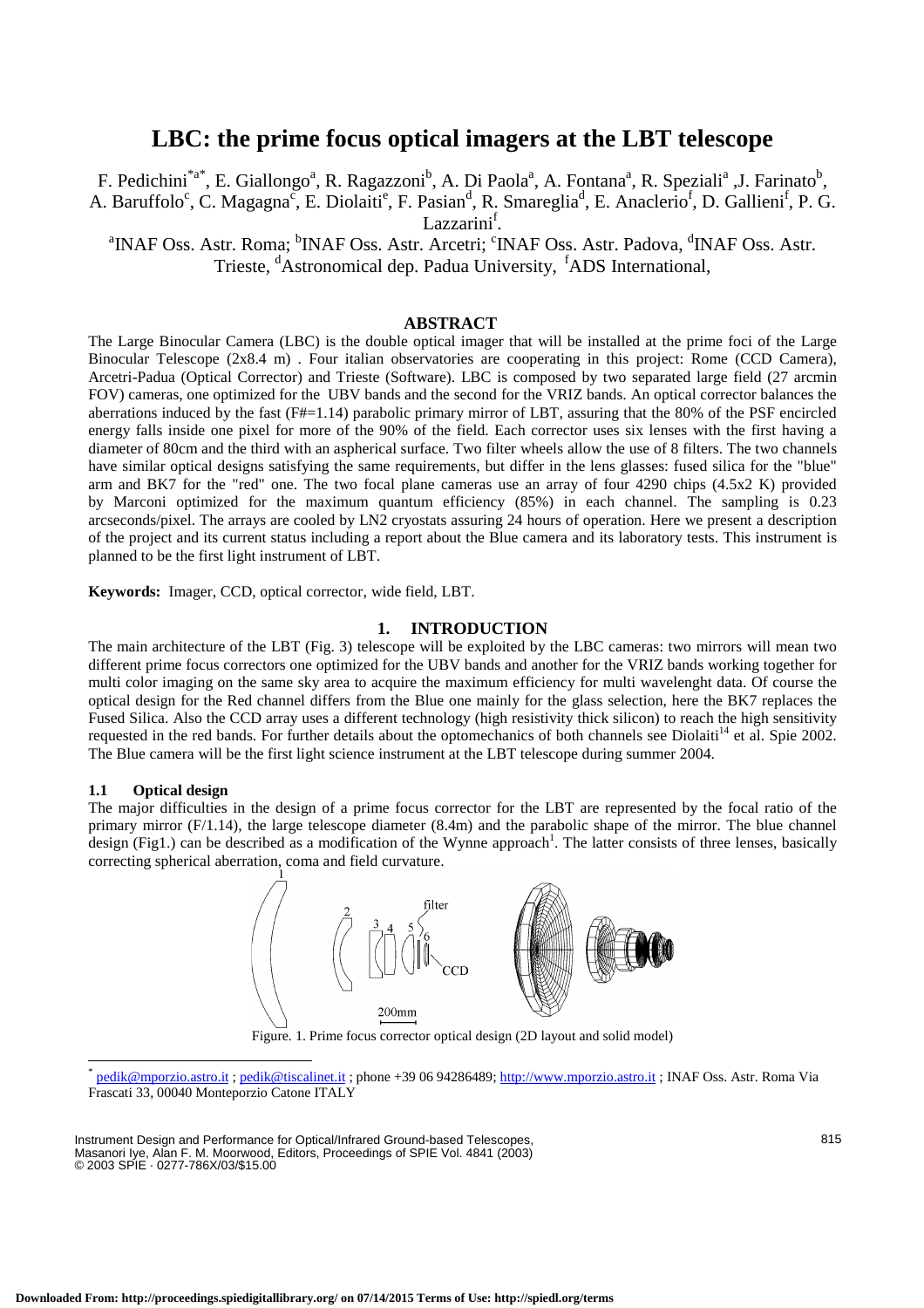All the lenses are in fused silica, which ensures high throughput in the wavelength range of interest. The optical surfaces are spherical or plane, except lens 3 (L3) featuring an aspherical surface on the concave side. This surface is actually ellipsoidic and presents a departure from the best fit sphere of  $\approx$ 700 $\mu$ m at the edge.



Figure 2. Optical performance of prime focus corrector. Left: polychromatic ensquared energy plot, showing the fraction of geometric energy ensquared in a box of given size, as a function of the box size itself. Right: polychromatic spot diagrams for different field angles  $(0^{\circ}, 0.15^{\circ}, 0.25^{\circ})$ ; the spot size is roughly 10 times larger than the Airy disk, indicating that the optics are not diffraction limited.

#### **2. THE HUB MECHANIC**

The mechanical design of the prime focus consists of two main parts: the hub that mounts the fixed lenses and the derotator which holds the filters wheels and the cryostat. Each one of the five fixed lenses is kineamtically mounted into an INVAR frame, which is then connected to the steel hub through flexure elements to accommodate the differential thermal expansion of the two materials. For the same reason, the two main lenses, which are 810 mm and 400 mm large, are mounted into their INVAR frames by means of special RTV pads, that are tailored to compensate for the differential thermal expansion of the glass and the INVAR.



Fig. 3 Left: The LBC position within the LBT optical layout. Right: The LBT telescope in the workshop.

 The derotator decouples the imager from the corrector lenses and hosts two filter wheels, the shutter and the cryostat. Each filter wheel is controlled through an anti-backlash gearing by a DC motor and an absolute encoder, again directly coupled to the wheel's gearing. Finally, the cryostat mount is suited to install all the instrument electronics on board the derotated structure. The mechanical design of the prime focus hub is shown in the following figure 4. The derotator module assure the control of the parallactic angle on the detector focal plane by means of a dual motor driving and an absolute encoder. The two 200 W brushless motors will work in closed loop, with the encoder, in push-pull to reduce any backlash of the system. The on axis resolution of 18 arcsec. will assure a sub pixel accuracy up to the edge of the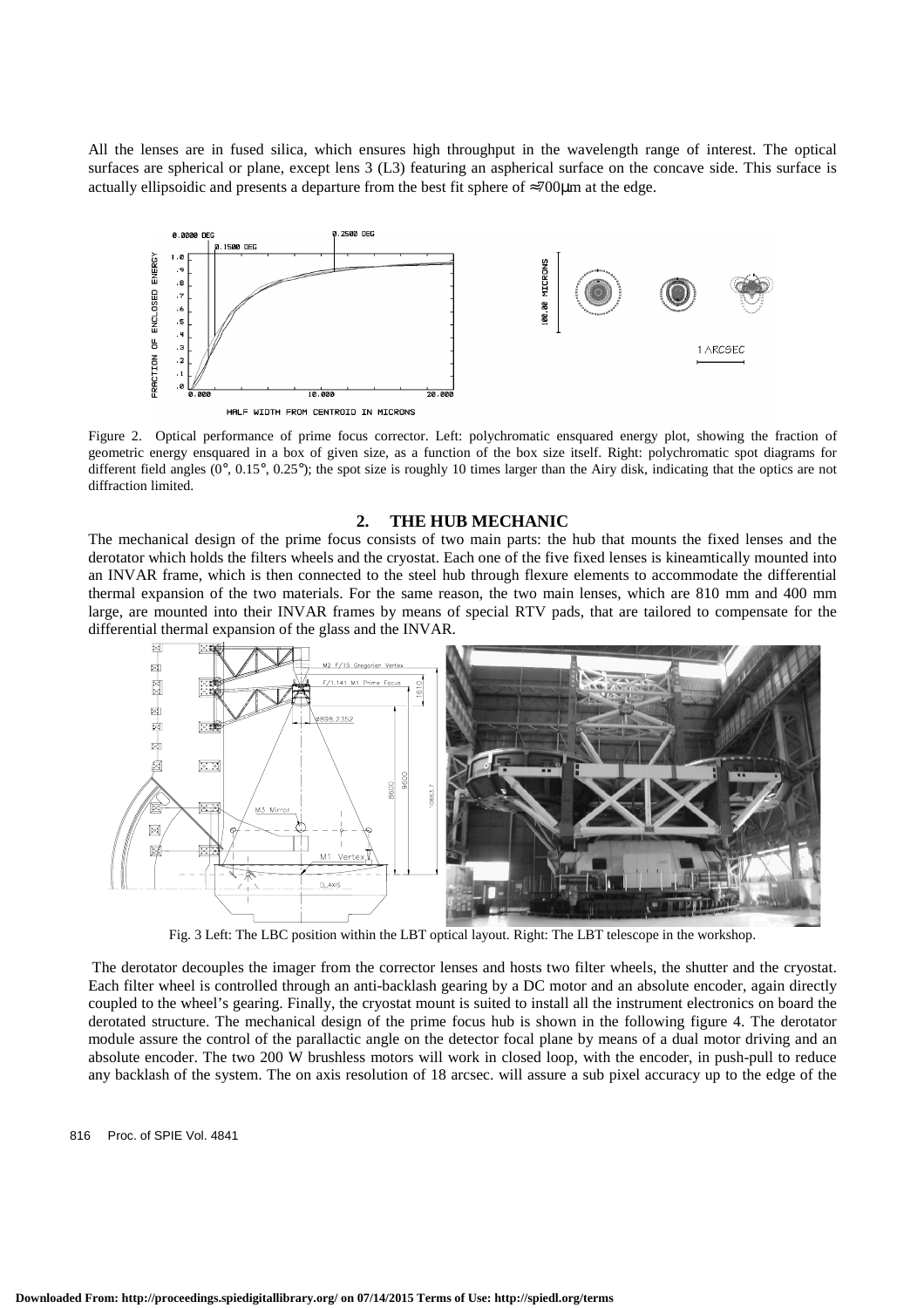focal plane. The selected integrated PWM controller from Faulabher performs all the task needed for encoder readout and PID control of the motors leaving the control host computer free of any computation. Also the velocity profile of the derotation tracking is managed (once loaded by the host PC) by the controller itself. The control PC can, of course, get telemetry data (position, speed, power….) from the controller at any time, when or if requested, for checking or database pourposes. The same control philosophy as been applied to all the servo controls of the LBC instrument where each motor controller is addressed by the control PC as a network node by means of a TCP-IP protocol.





Fig. 4: Left: CAD wiev of the hub with the camera. Right: Cad view of the LBC's interiors where the arrows show the derotated components

## **3. CCD CAMERA**

The cryostat was designed to cool down to 170*K* the detector flange that holds the scientific array composed by four MAT 42-90 chips and three more MAT detectors for technical use<sup>2</sup>. Our experience in making cryostats for CCD cameras (see Speziali<sup>3</sup> and Pedichini<sup>4)</sup> based on a LN<sub>2</sub> bath, led us to prefer this approach for LBC instead of other technologies used in similar instruments (Boulade<sup>5</sup>, Mc. Leod<sup>6</sup>). The positive experience with the small camera built for the prime focus of the Schmidt telescope of Campo Imperatore guided us to design a cryostat composed by three independent modules: a stainless steel interface flange, a nitrogen vessel and a housing made of aluminium (see fig. 5). This configuration allows to separate the electrical part (detector flange, cables, etc) from the cryogenic assembly, allowing an easy maintenance and upgrade of the two parts independently.



#### **3.1 The vessel**

The peculiar component of this cryostat, (Fig.5) by a mechanical point of view, is the bimetallic and monolithic vessel. It has been designed with a spherical shape both to minimize the radiative thermal inlet and to make a quite compact instrument. The vessel has been built by Forestal s.r.l. experiencing new mechanical technologies based on electroforming processes to produce the bimetallic sphere without any weldings. The inner part of the vessel is made by a copper sphere with a diameter of 320*mm* and a thickness of about 1*mm*. At the bottom of the sphere there is a copper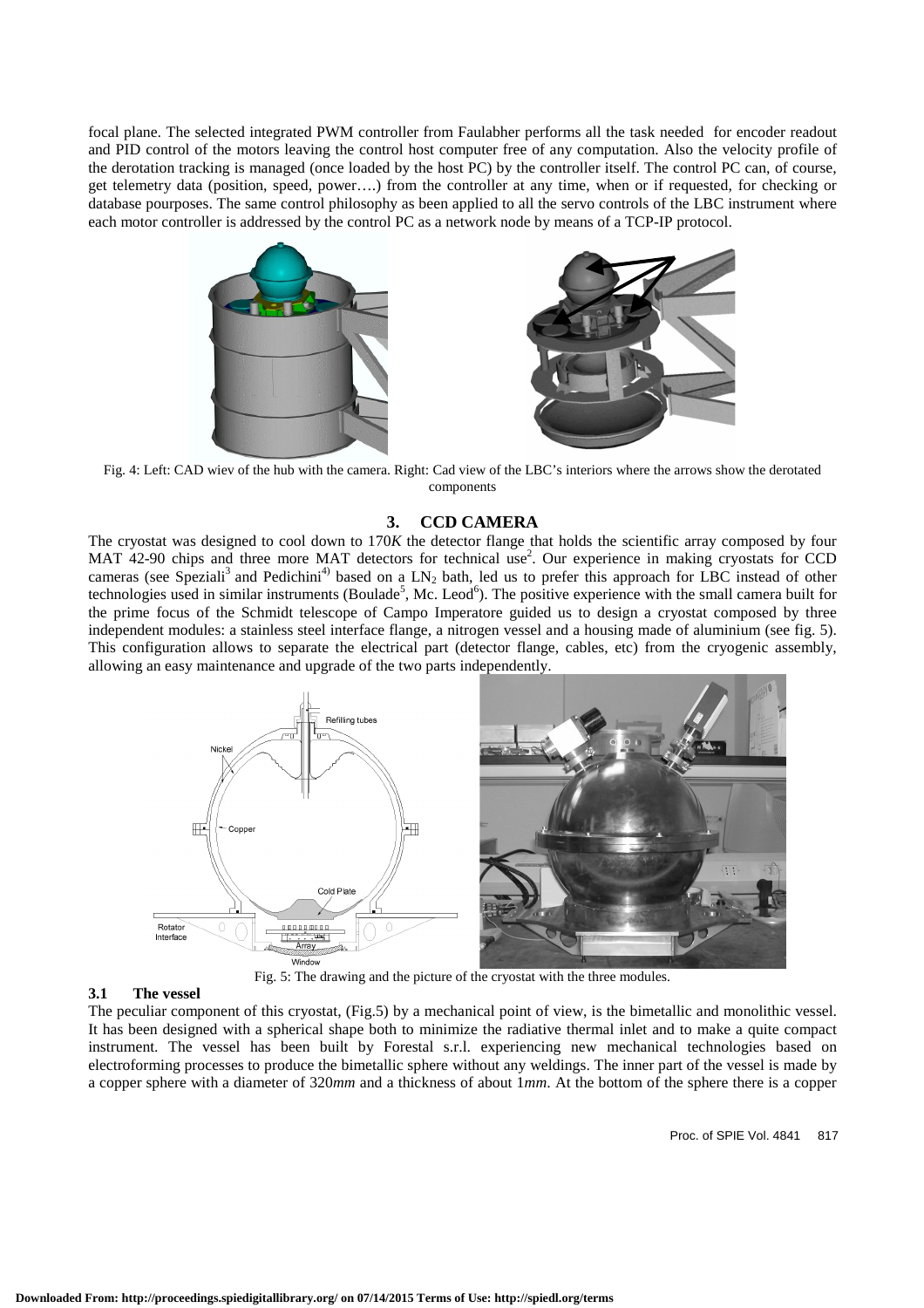flange 100*mm* wide and 10*mm* thick representing the "cold plate" of the cryostat. With this geometry we should obtain both a smooth cooling of the CCD baseplate and a good temperature stability, being the latter independent of the position of the camera. A cilindrical cryogenic pump filled with zeolith is applied on the copper flange to keep the vacuum level between  $10^{-4}$  and  $10^{-5}$  *mbar*. On the opposite side of the cold plate we welded the refilling system based on stainless steel cryogenic tubes to minimize the thermal inlet by conduction.

## **3.2 The spherical case**

The outer case (Fig.6) is aluminium made and consists of two halves of a sphere with a diameter 10*mm* larger than the vessel one and with a thickness of about 3*mm*. The two halves are covered by a 70-100 micron layer of Nickel to prevent the aluminium degassing and to ensure a high reflectivity of the inner surfaces after polishing. The two halves are joined by an O-ring. On the upper one we glued, using Torseal, two standard KF ISO flanges for pumping and vacuum sensors.



Fig. 6: Left: The cryostat dismounted. Right: The thermal links made up of three springs and copper pads

# **3.3 The derotator interface flange**

This flange (see fig. 7 right) is made of a stainless steel (AISI 4130). It will hold the baseplate with the sensors and it interfaces the cryostat with the derotator of the prime focus. Ten Fischer vacuum connectors are used to connect the detectors to the outer read-out electronics. This interface was designed by us and the numerical simulation of the 3D model was carried on by ADS. As reported in figure 7 left the FEA analysis shows a very low deformation  $(2 \mu m)$  even with the telescope in the horizontal position.



Fig.7. Left: FEA analysis of the flange. Right: The AISI 4130 flange with a dummy window.

# **3.4 Cooling the array**

To cool the detectors we have developed a thermal link between the detectors flange and the vessel, fulfilling the following requirements:

- operative temperature of 170±2*K*;
- cooling speed below 5*K*/*min*, that is the maximum rate allowed by MAT;
- temperature stability of 3*K*;
- no active temperature control to avoid  $LN_2$  extra consuming.

At the operative temperature of 170*K*, suggested by MAT, the best compromise between a low dark current (<1e/min) and a high quantum efficiency and charge transfer efficiency is achieved. Even a fluctuation of ±5*K* does not produce a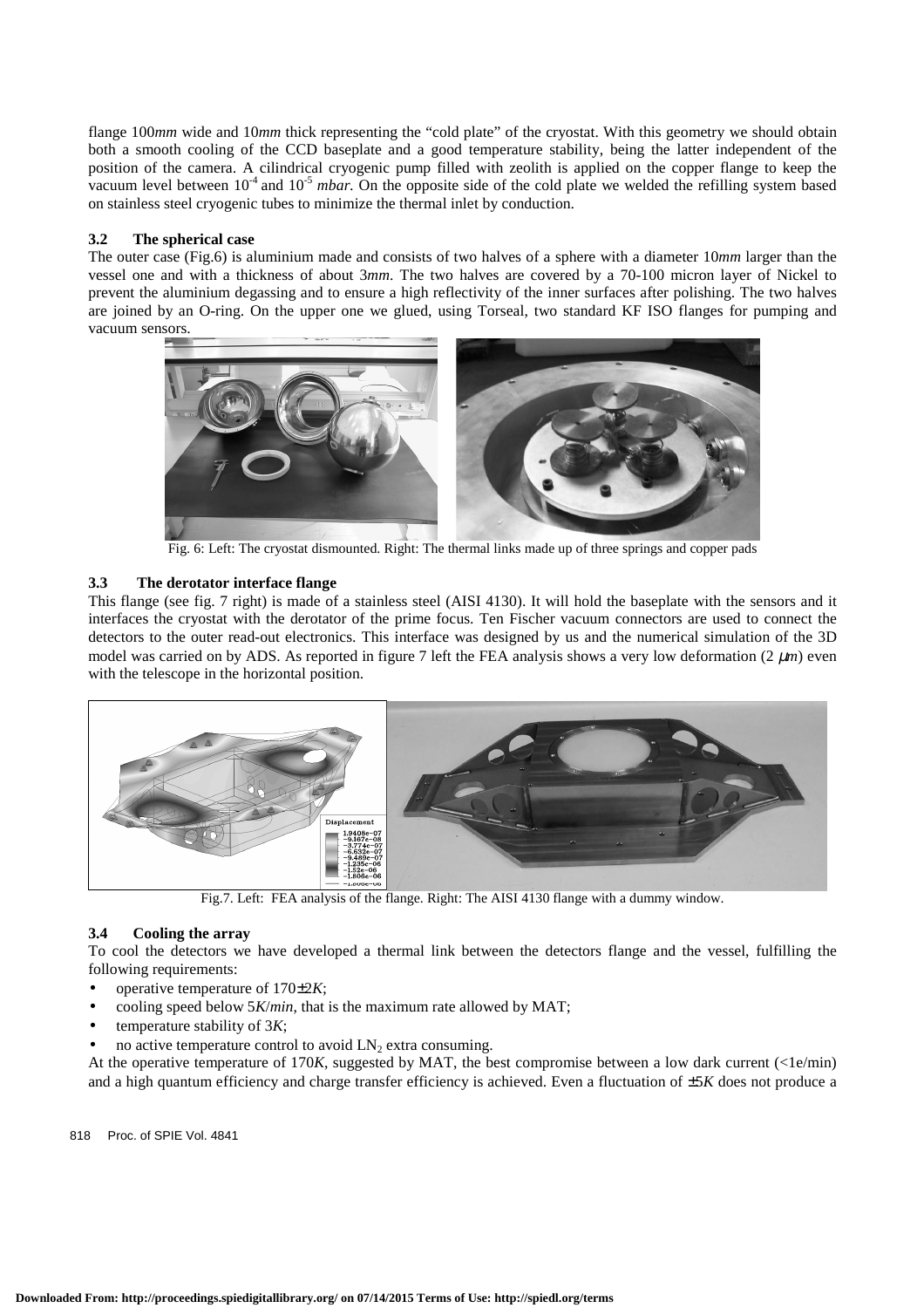significant change in the performances. The sensor flange is stainless steel made and has been provided directly by MAT. It is attached to the dummy head of the cryostat by means of three fiberglass standings. On this flange 10 holes were provided to connect a second flange, made by aluminium, where the thermal links are mounted on. These links consist of three springs having two copper pads at the two ends (fig. 6 Right). The springs push the pads to the copper flange of the vessel when the cryostat is closed making a good thermal contact. Three copper wires were soldered connectings the two pads, and it is possible to adjust the operative temperature and, therefore, the cooling speed simply varying the diameter and the lengths of the copper wires. This system allows us to achieve a good temperature control and stability below 1K without any active heather.

## **3.5 Cryogenic tests**

Several tests have been performed in the laboratory of the Rome Observatory between April 2001 and April 2002 to find the right sizes of the thermal link and the performance of the cryostat. In the last one (fig. 9) we simulated the movements of the camera of the telescope tilting the cryostat up to 60°.



Fig 9.Left: Cooling test of the cryostat. Right:Temperature and pressure time plot after tilting the cryostat

As shown in figure 9 left, the operative temperature was 170*K*. After having reached this temperature the cryostat was refilled with about six liters of LN2. Five hours later the temperature reached 168*K* and, after tilting the cryostat, the temperature reached 170*K* until the end of the cycle 30 hours later (fig.9 right). During the test the static vacuum changed from  $4\times10^{-5}$  to  $8\times10^{-5}$  being  $1\times10^{-2}$  after the complete heating. It took about 14 hours to reach the room temperature. From these test we have verified that the cryostat of the blue camera fulfills all the requirements of operative temperature and holding time. With this experience we are going to build the second one for the red channel making just a few changes. We will make the vessel by a single block of aluminium vessel using a CNC milling machine and we are developing, together with Forestal, a new process to weld the stainless steel refilling system to the aluminium vessel.

# **3.6 Focal plane ccd array**

Three types MAT (*Marconi Applied Technologies*, ex EEV) detectors have been chosen to allow both the scientific data acquisition and the control of the intrument: an array of four MAT 42-90 (4.6K×2.5K) chips cover the corrected field  $(\emptyset = 27$  *arcmin*) with a sampling of 0.23 arcsec/pixel providing the scientific image, while two MAT 42-10 will be used to acquire short exposure images for tracking and wavefront control. We are still evaluating the possibility to place another small chip, like the MAT06-02, for a real time low order aberration corrections.

#### **3.7 The detectors placement**

The four scientific MAT 42-90 chips are mounted on an invar plate as shown in fig. 10. This plate has been directly machined by MAT with the holes for the electrical connectors and for the orientation registers needed to align the detectors.

Proc. of SPIE Vol. 4841 819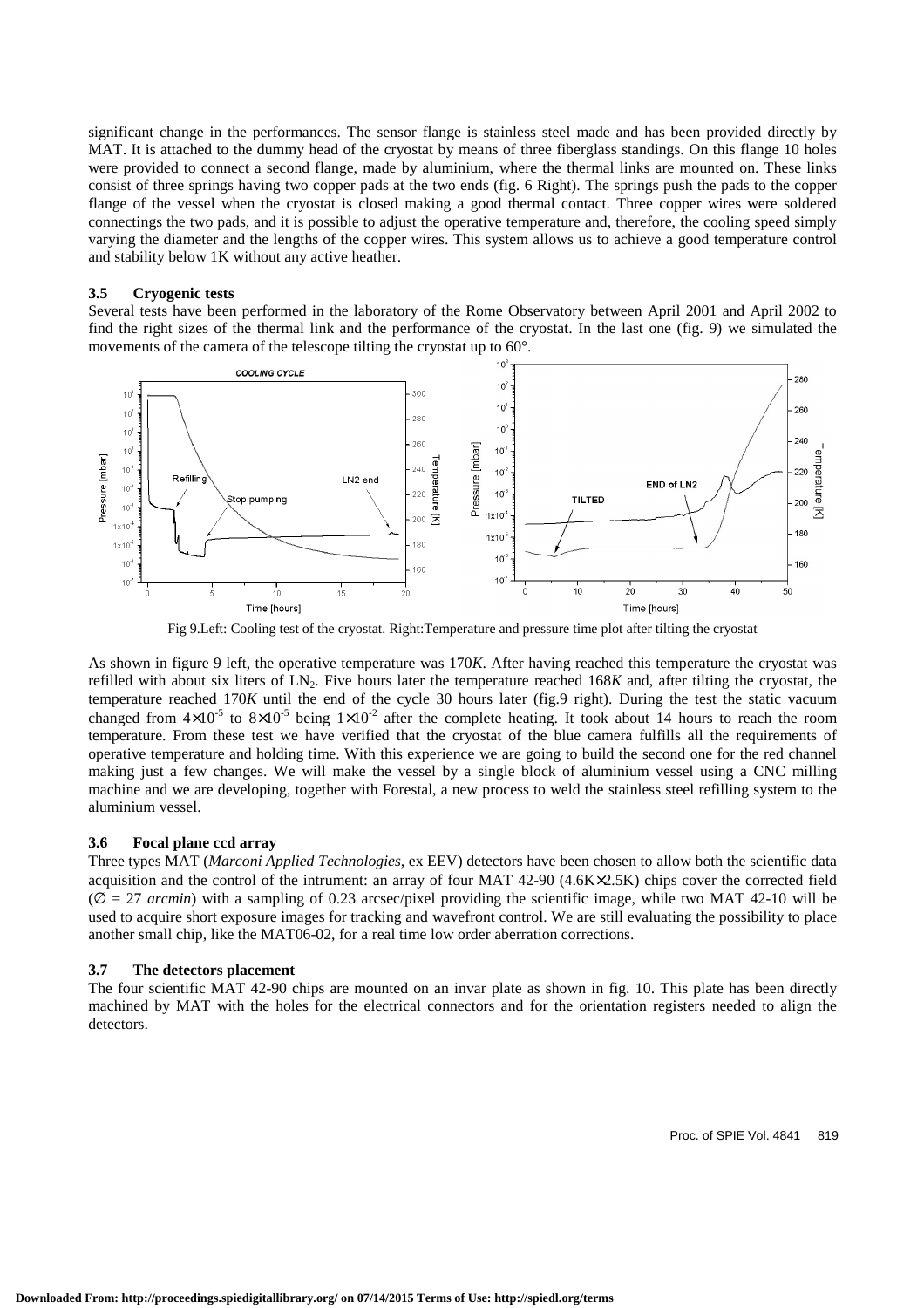

Fig. 10: The array arrangement at the focal plane.

The corrected fields have a diameter of 110*mm* and 108.2*mm* for the blue and red channel respectively and the four MAT42-90 chips cover about the 75% of these useful areas. As shown in figure 1 there is a 5% of energy loss, in the blue channel at the edge of the corrected field, while in the red channel this percentage of vignetting is well outside from the corrected area. The two MAT 42-10 chips will be placed at the two sides of the scientific array, mostly inside the corrected field and we are also investigating the opportunity to use also the small area near the fourth chip for installing a small MAT 06-02 chip for on-line wavefront analysis.

# **3.8 The MAT 42-90 detector**

Two sets of four 42-90 grade-1 detectors were (Fig. 11) ordered following these requirements:

- 
- $\text{QE}$   $> 85\%$  at peak • Charge Transfer Efficiency > 99.999%
- Read Out Noise < 5 electrons at 1MHz
- Dead Pixels < 1350
- Column Defects < 6
- Surface roughness  $\langle 7 \mu m \rangle$  peak to valley



Fig. 11:The EEV 42-90 chip.

The last requirement is imposed by the very fast focal ratio of the camera  $(F_{\#} = 1.41)$  and is needed to keep the nominal optical quality (80% of the energy in one pixel) of the image all over the focal plane. We have received all the eight 42- 90 chips for both channels. The electrical and mechanical samples have been used to make the preliminary tests and set up of the blue channel camera. In the table 1 the QEs of the chips we have received are listed

| $CCD$ sn           | 350 nm | 400 nm | 500 nm            | 650 nm | 900 nm | $1000$ nm |  |  |
|--------------------|--------|--------|-------------------|--------|--------|-----------|--|--|
| Blue channel array |        |        |                   |        |        |           |  |  |
| 8341-16-3          | 53.8   | 81.3   | 85.4              | 78.8   | 28.3   |           |  |  |
| 8351-18-4          | 56.1   | 83.7   | 88.2              | 80.1   | 27.3   |           |  |  |
| 9283-4-5           | 53.8   | 81.1   | 83.8              | 76.8   | 27.4   |           |  |  |
| $9283 - 1 - 4$     | 56.3   | 77.7   | 80.5              | 75.0   | 28.3   |           |  |  |
|                    |        |        | Red channel array |        |        |           |  |  |
| 9434-17-3          |        |        | 95.1              | 96.7   | 57.0   | 13.2      |  |  |
| 9434-16-5          |        |        | 82.8              | 90.2   | 53.2   | 11.8      |  |  |
| 9434-15-3          |        |        | 84.3              | 90.6   | 51.5   | 11.2      |  |  |
| 9434-15-4          |        |        | 87.4              | 95.7   | 54.4   | 12.2      |  |  |

Tab. 1: Quantum Efficiency of the scientific sensors.

# **3.9 The MAT 42-10 chips**

This chip is a frame transfer CCDs. and will be used for guiding, realtime focusing and high order wavefront analysis. The refresh time of this system will be about 1Hz. We performed a simulation of the images given by the 42-10 chips (fig.11 left) to evaluate the sampling time needed to track a field star. Conservatively, we considered 1 *arcsec* of seeing,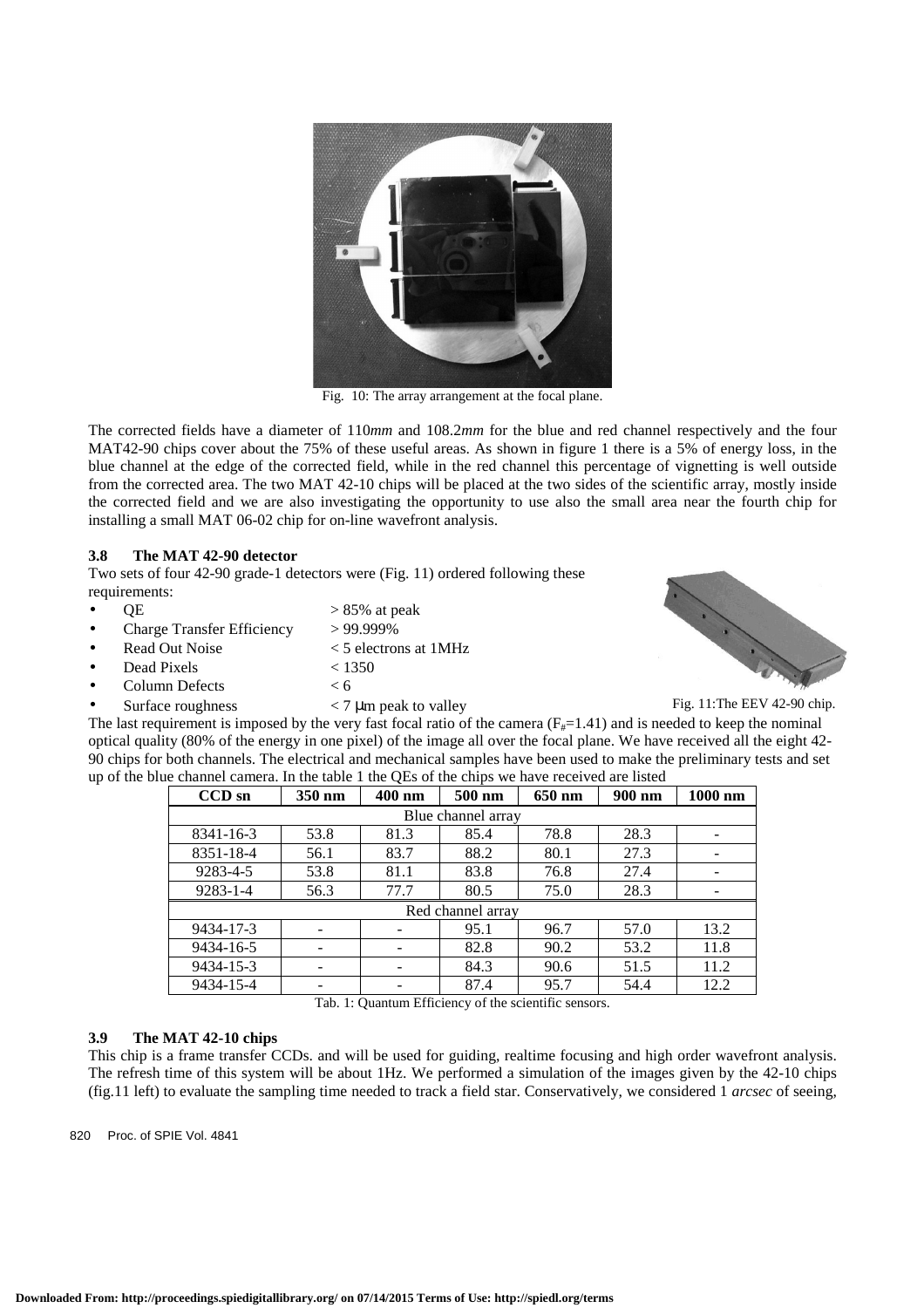and we requested a centroid determination accuracy better than 0.02 *arcsec*. Because of the position of the trackers on the same focal plane of the science array, the attenuations and bandwidths of the science filters have been considered. Taking into account the CCD Q.E. response we ran the simulation using stars with a magnitude range from 15 to 20 and the results are exposure times always below 2-3 seconds. The total sky coverage of the 2 trackers is about 4.5 squared *arcmin.* Therefore combining the chip performance, the area and the number of star in one squared degree following the Bahcall model, we expect to find at least one reference star with  $M_V = 19$  or  $M_B = 20$  at high galactic latitude.In the U band, due to the low surface density of bright stars , we may consider to slightly modify the pointing by changing the paraxial angle when a fast tracking loop using a bright (Mag.U <18) star will be needed.

#### **3.10 The Wavefront analysis**

Two wavefront analysis modes are planned for the LBC to best exploit the funcionalities of the active primary mirror of LBT. A real time wavefront analysis acquiring a defocused PSF at the edge of the field by means of a CCD MAT 02-06 (380 x 280 pixels) installed about 0.2 - 0.3 *mm* below the optical focal plane. We espect with this mall chip to detect always, with an integration time less than 20-30 sec, a defocused star bright enough to be recorded with a good S/N for the computation of the low order aberrations (tip-tilt, defocus, coma, astigmatism). An *off line* analysis will be performed using a peculiar beam splitter (fig. 11 right) applied to the edge of the MAT 42-10 trackers. In this case when a star is centered on its face, two images of the source are produced on the CCD giving an extrafocal and an intrafocal PSF of the same star. Both PSF will cover several pixels yielding the opportunity to extract the high order aberrations for a primary mirror fine tuning. The expected loop time is about 15 sec. with a 15 or 16 Mag. star.



Fig. 11: Left: the MAT 42-10 chip. Right: The beam splitter for the high orders WF analysis

#### **3.11 CCD controller**

The CCD controller selected for the LBC camera is produced by the italian firm Elettromare and has been developed with the contribution of the italian astronomical community. Indeed it is an evolution of the standard CCD controller for the instrumentation of the National Galileo TNG telescope in La Palma Canarian. The main feature of this system is constituted by the absence of any microprocessor and intelligence inside the camera head. The whole system is composed by three boards. A PCI interface board, that hosts a DSP MOTOROLA 56301, provides all the clocks and control signals by means of a high speed fiber link (1.2 Gbit/s) transferring in real time all the data patterns to a resyncronizing and parallelizing gate array placed on the SEQUENCER BOARD in the camera head. An ANALOG BOARD provides 8 programmable biases and acquires four video channels. This architecture allows a reduced heat dissipation in the camera head electronics and a very compact housing can be built around the three boards (VME format) needed to drive the chip array. The incoming data rate is 4Mpixel/s and WIN NT – WIN 2000 driver has been developed to store the data in the control PC memory. Standard aux. digital and analog I/O are provided in the camera head to perform system telemetry and the read-out of temperatures, voltages, vacuum levels and logic lines. Two dedicated output lines are provided to drive a standard iris shutter with its holding current and a small heather to lock the temperature of the CCD array with a 12 bit resolution via a simple P.I.D. filter. A general description of the architecture and philosophy of this system can be found in Bonanno<sup>9</sup>. The actual performances are a readout time of less than 15 sec. for the full array and a RON of about 10-12 e-. The final version of the CCD controller to be installed at the prime focus spider will have a different boards layout to be hosted in a small housing due to a large use of VLSI gate arrays to better comply with the weight and dimensional constraints of the LBC cameras and will be assembled as table

Proc. of SPIE Vol. 4841 821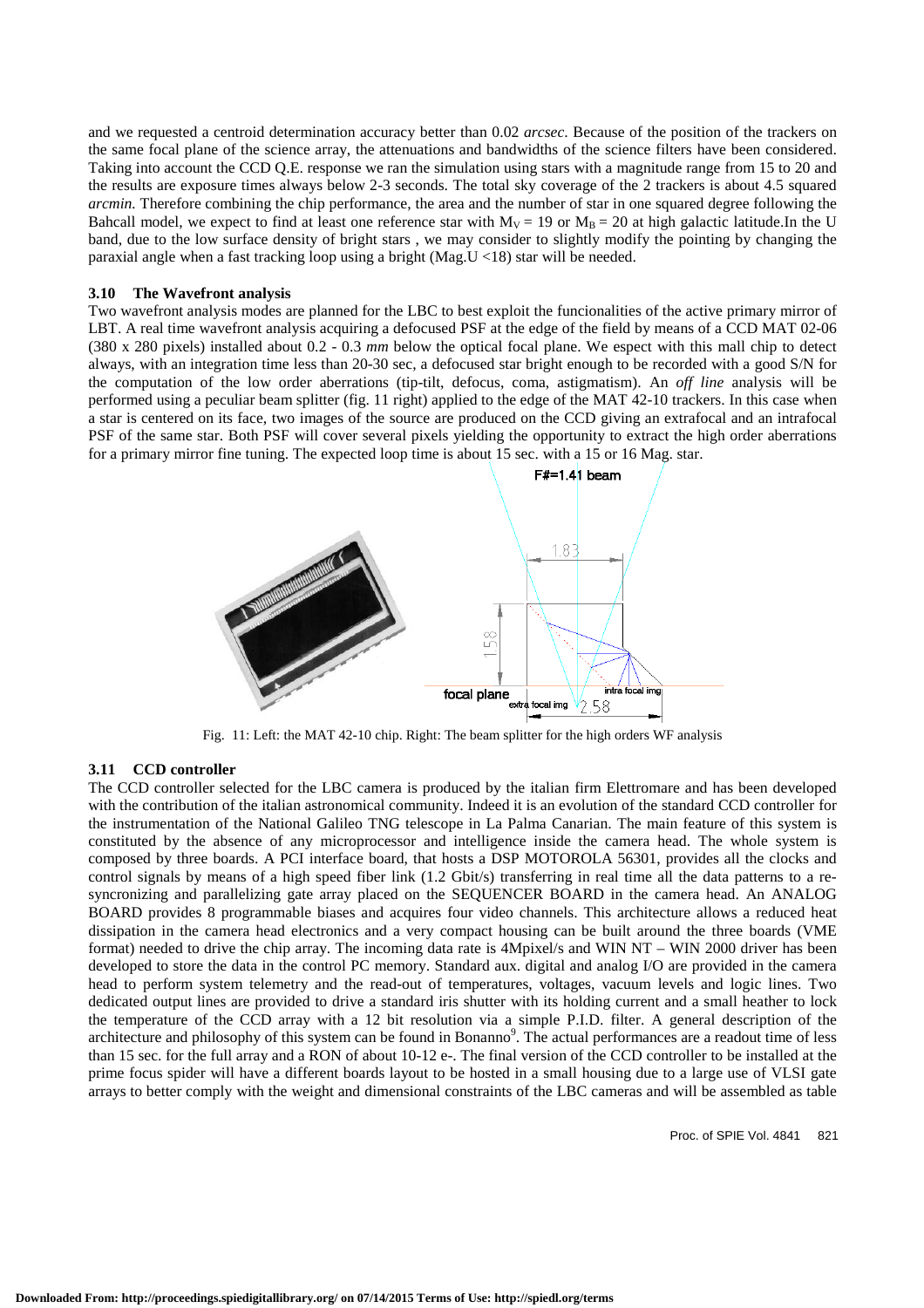2 where can be compared to the laboratory controller. A reduced version of this controller with 2 only video channel will be used to drive the technical chips for tracking and WF sensing.

| Card size                            | Supply | Data Link | Video channels                                                                    | Control lines | Programs |
|--------------------------------------|--------|-----------|-----------------------------------------------------------------------------------|---------------|----------|
| 3 Eurocard                           |        |           | Int. Power Supply $ G$ -link to host   4 Video Ch. @ 1Mpix/s   16 Clok-16 Bias    |               | Full     |
| $\frac{3-2 \frac{1}{2}}{2}$ Eurocard |        |           | Ext. Power supply $ G$ -link to host $ 4$ -2VideoCh. @1Mpix/s $ 10$ Clock-16 Bias |               | Reduced  |
| $\pi$ ii a $\alpha$ an $\alpha$      |        |           |                                                                                   |               |          |

Table.2 CCD Controller comparison for the LBC (first line laboratory actual controller second line compact controller).

#### **3.12 Shutter**

Three main constraints drow the project of the shutter (fig.12) for this camera they are: 1) A wide unvignetted shutterable aperture greater than 12 x 12 cm.; 2) Maximum tickhness of 17 mm. and less of 8 mm. in the central part; 3) Exposure uniformity on the whole field better than 1/100 mag. at 1 sec. exposure time. Secondary constraints were the need for a RS 232 control interface to easy program all the shutter control electronics, to readout the "real exposed time" and to perform an automated test procedure. Item #3 can be easily satisfied by means of a dual blades (or slit) shutter system similar to those used on 35 mm Reflex cameras. Following this approach we evolved the shutter realized in collaboration with CFR of Padova Italy (Pedichini<sup>7</sup>) for the TNG imager and for the SUSI 2 imager of ESO (D'Odorico<sup>8</sup>), but items #1 and #2 forced this project the use rigid CFK or aluminum blades instead of thin rollable steel blades cables pulled.



fig.12. Shutter frame top wiev with one motor installed.

 The rigid blade are operated by constant speed electric motors via a nut-wormgear screw mechanic and slide on teflon side rails. To allow a closed loop control of the blades motion we have selected the Faulhaber D.C. motor model 1524E012SR equipped with a 128 step/turn digital magnetic micro-encoder. The diameter of this motor with its encoder is only 12 mm. and the "magnetic" Hall effect encoder removes the problems due to the unavoidable stray light always present in miniaturized "optical" encoders (fig.13 left). The use of 2 Hall sensors attached to the metal body and small Nd magnets glued to the blades allows the homing of each blade. The selected integrated micro controller manages the two axes (blades) by means of an integrated CPU performing a P.I.D. algorithm with a 5 Khz sampling time and furnishes the requested serial port RS232 to interface the shutter to the control network of the camera. Auxilary digital input and output pins on this motion controller allow a direct control of the shutter trough the CCD controller digital parallel port. The main body of this shutter is 14 mm thick (fig.12), and has been milled from Avional with CNC machining and electrolythic erosion to furnish smooth surfaces for the two blades rails. These rails host a Teflon border to protect them from oxidation and to reduce friction (fig 13 right). The time for a complete opening of the shutter is about 2 sec. but shorter exposures can be realized triggering the travel of the second blade few msec. after the first. The control CPU nulls the reload time alternating the working cycle between the exposures. Optical tests of the first prototype show an exposition accuracy of 0.56 msec. RMS at an exposure time of 460 msec. well below the maximum error accepted of 4.6 msec. RMS.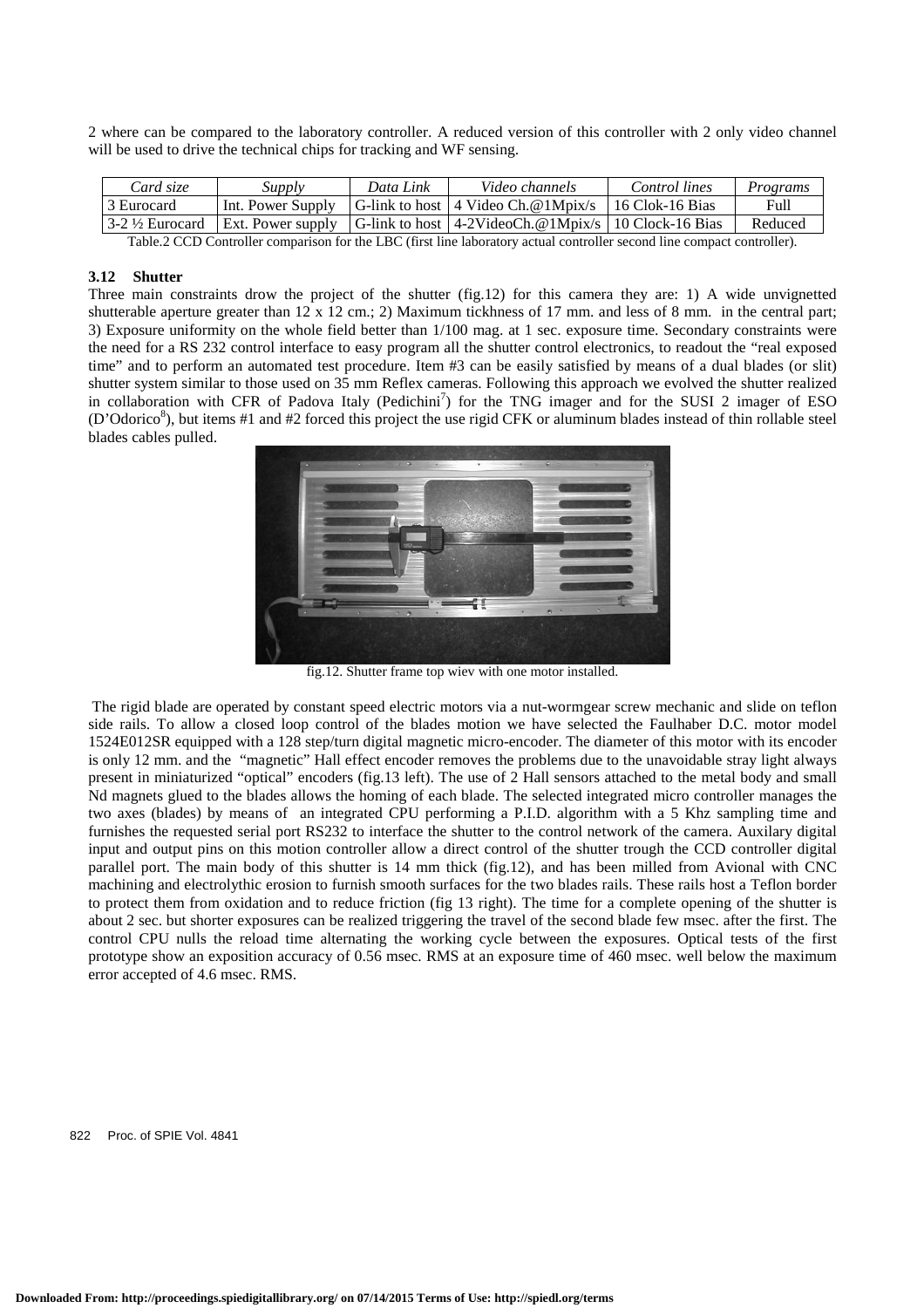

fig.13. Left: shutter motor detail. Right: Teflon rail with ball cursor to reduce blade friction

## **4. LBC SOFTWARE**

#### **4.1 Low level control**

The structure of the low level control software for the LBC cameras depends essentially on the requirements of the various hardware components. A PC called Central Management Unit (CMU) receives from the User Interface program (UI) an Observing Block (OB) describing an observational sequence. The OBs are usually prepared by the observer in advance and handle both simple observations like "Acquire an image in the R band" or more complex tasks like "Acquire a set of 10 images in the V,R and I filters of 600, 450 and 300 sec. each, offsetting the telescope by 20" between each". As soon as the CMU receives an OB, it asks the night assistant for an execution confirmation and then provides structure unpacking, operations scheduling and devices control up to the final images production. Each LBC camera is composed by many devices, from the control software point of view there are 8 serial lines, 4 Profibus and 2 CCD controllers for each camera. Some devices requiring only non real-time controls are directly driven by the CMU, other that instead involve more time critical operations are controlled by dedicated PCs. Typical time critical operations requiring a dedicated PC are those regarding CCD readout. Each of these machines runs the Windows 2000 operating system and is equipped with a dedicated PCI interface board to communicate with the CCD controller electronics. The Linux driven CMU PC talks to each CCD PC through TCP sockets to command actions and retrieve system status. About acquired images, those coming from the scientific devices are compiled in a complete FITS file directly by the acquisition PC and then moved to an NFS shared area where they are available to the users and the archive routines, the images coming from the technical chips instead are processed and archive on board the acquisition PC and only products (stellar barycenters for star trackers or wavefront description for Active Optics) are returned to the CMU. The CMU is the only machine allowed to communicate with the telescope system both for pointing requests and for status reports queries.

#### **4.2 Wavefront analysis**

The Image Analysis (IA) subsystem of the LBC Control Software is in charge of computing the image quality in the focal plane, starting from defocussed star images acquired with auxiliary detectors, and to pass computed aberration coefficients to the telescope control software for active optics correction computation and application. One auxiliary CCD in the LBC focal plane (see Figure X) is dedicated to IA only (hereafter IA-CCD), while two additional auxiliary CCDs are devoted both to IA and autoguiding (hereafter AG-CCDs). The IA-CCD is used to compute aberrations during the execution of scientific exposures. An optical system, placed in front of it, slightly shifts the focal position so that an out-of-focus image will fall on the IA-CCD for each star in the Field of View (FoV). On the other hand the AG-CCDs are used for IA purposes only after pointing and before the beginning of the observations. An optical system covers an area of the AG-CCDs dedicated to IA and splits the light beam to produce an intra-focal and an extra-focal image of one star. After each preset, the telescope is offset so that one star, suitable for IA, falls on one of the AG-CCDs. After that an exposure is taken by the instrument control software (ICS) with the AG-CCD and delivered to the IA software for the computation of the aberrations that are then returned back to ICS. ICS then forwards them to the telescope control system for correction computation and application. This procedure can be repeated until a given convergence criterion is met. After the initial corrections have been applied, the telescope can then be offset back to the target in order to begin observations. From this point on IA is performed using the out of focus images taken with the IA-CCD. The algorithm for the computation of the aberrations is similar for the images acquired with the IA-CCD and the AG-CCDs: the underlying principle is that of curvature sensing (Roddier<sup>10</sup>). The algorithm for wavefront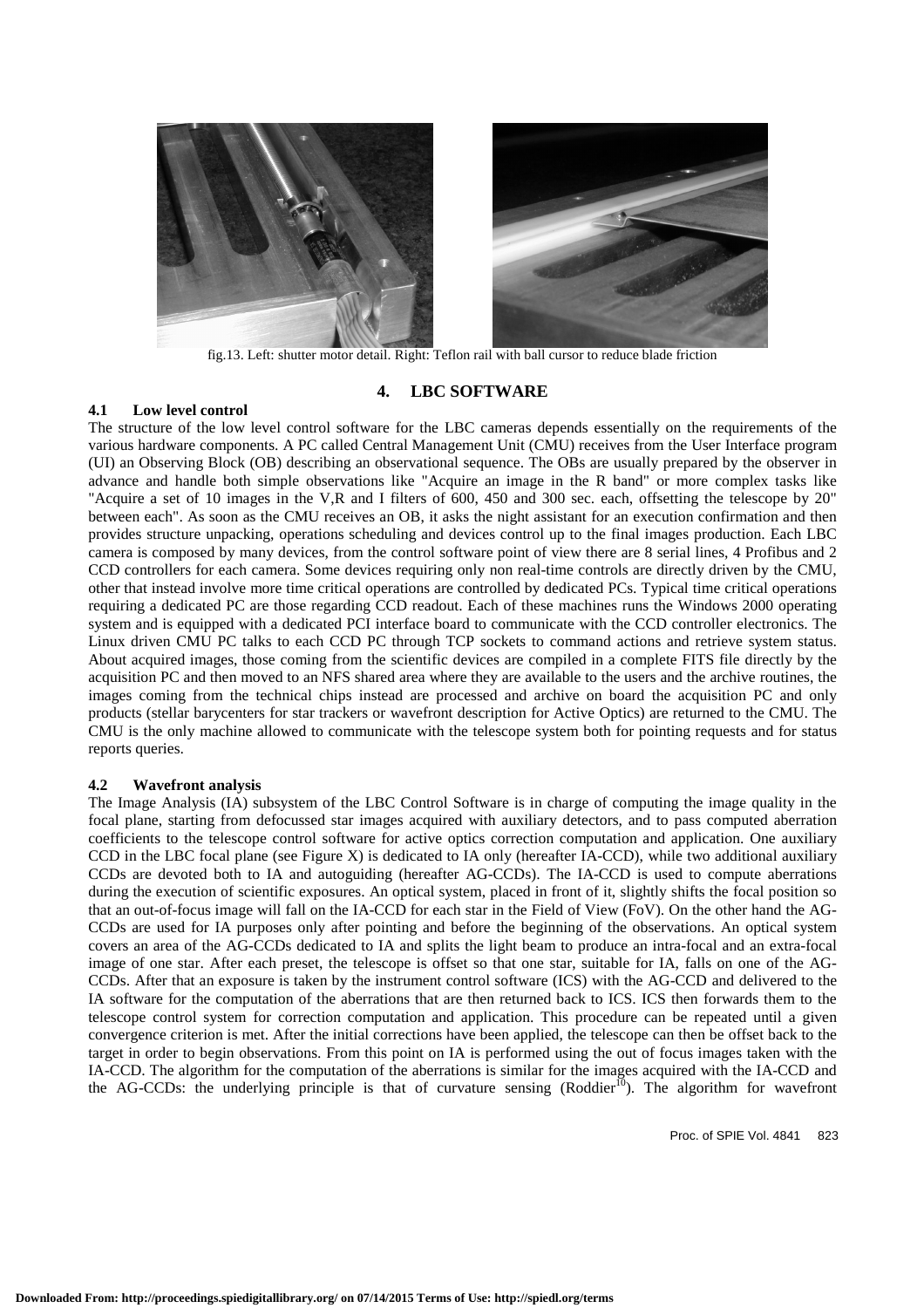reconstruction from its laplacian, computed starting with images from the AG-CCDs, is taken from Roddier & Roddier<sup>11</sup>. For single out-of-focus images acquired with the IA-CCD the wavefront is reconstructed following the method proposed by Hickson<sup>12,13</sup>. The Image Analysis software is meant to be a subsystem of the LBC ICS and interfaces with ICS only. Aberrations computation is triggered by the reception from ICS of one image acquired with the IA-CCD or AG-CCD. Results of the IA computations, plus a few status information, are then passed back to ICS, that takes care of delivering them to the telescope control software (TCS). TCS will then decide autonomously wether to apply the corrections or not and will eventually compute the forces to apply to M1.



Fig.X .Location of the auxiliary CCDs used for autoguiding (AG-CCD) and image analysis (IA-CCD) in the LBC focal plane. Only part of the sensistive surface of the AG-CCDs is used for wavefront sensing, while the IA-CCD is entirely devoted to image analysis.

#### **4.3 User interface**

The LBC instrument will be operated through a Graphical User Interface (GUI) that will allow the user to define the planned observations, The key concept used in the following is the Observing Block (OB), intended as a set of observations that are conceptually similar and linked, and that share the same main pointing for the telescope. The GUI will allow the user to define the instructions for the execution of each OB. Although the GUI will definitely run at the telescope site, a portable version is foreseen for remote use. The application will be written in Java to be machineindependent. The GUI will store the content of each OB on individual files, in a simple ASCII-XML format to be processed by the Central Management Unit. The GUI will use menus and wizards to allow the insertion of the observing parameters required for each of the two imaging cameras and the metadata useful to describe the kind of data acquired (exposure type [science,calibration,ing\_mode], observer name, program name, instructions to the pipeline, etc.) In the fully binocular operational mode, some of these parameters can be constrained on one of the cameras (the "slave" one) to prevent damage or loss of data on the other ("master"). Where appropriate, the GUI will also offer the option of recomputing some observational parameter to reach some user-defined goal. A typical case will be the scaling of the exposure time to reach a predefined S/N under varying seein or airmass conditions. The figure 12 show the design of the module for Interactive Pointing and the window used to ingest the main parameters.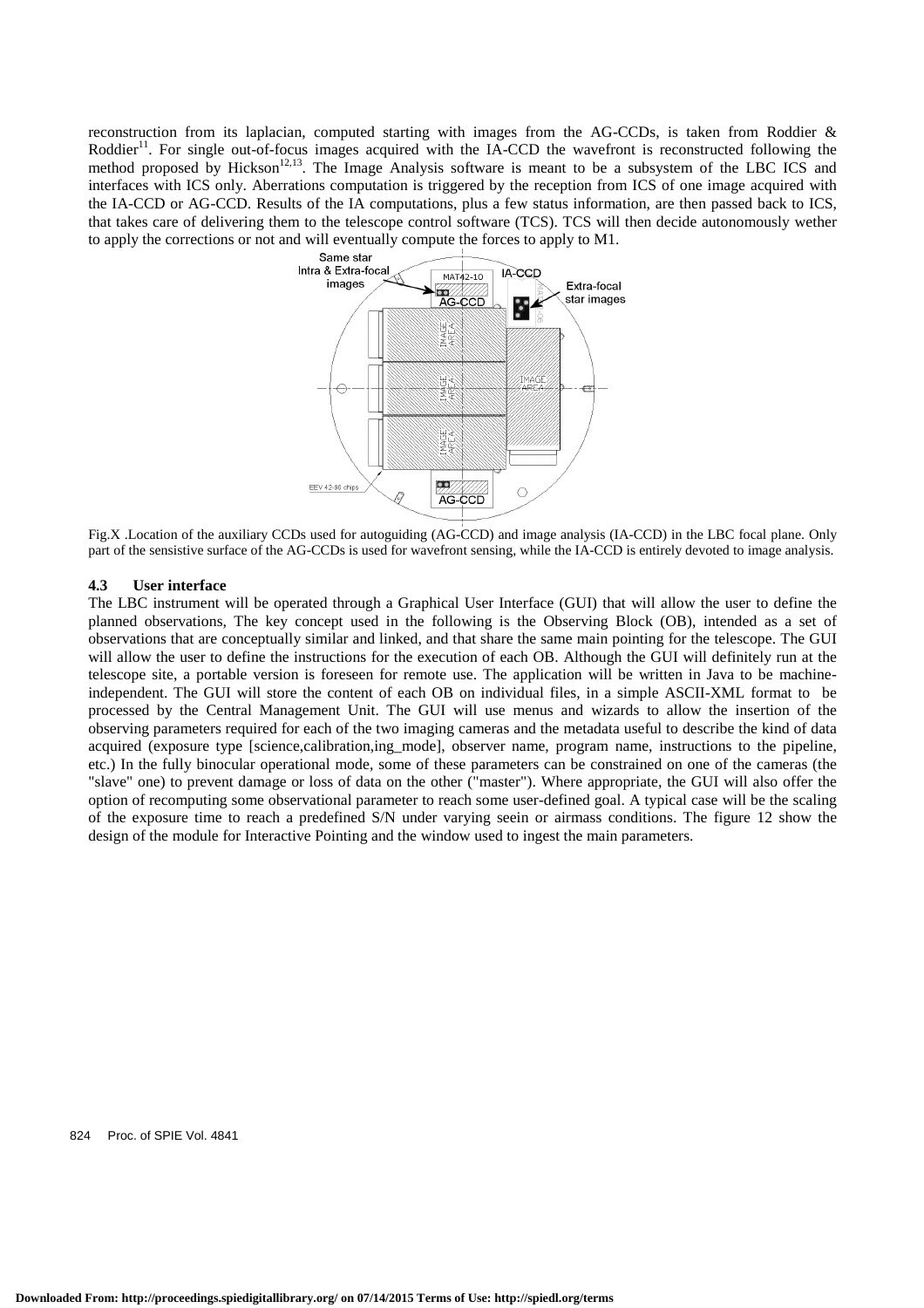

| Target Package   Observation Description   Constrain Sets                              |                                                                                                                                   |
|----------------------------------------------------------------------------------------|-----------------------------------------------------------------------------------------------------------------------------------|
| [ Dithering parameters ]:<br>Number of dithering offset<br>$\times$ Dither<br>Y Dither | Pattern of dithering Spiral<br>Starting Item<br>Offset $\times$ axis<br>Angle of dithering<br>Scale of dithering<br>Offset Y axis |
| <b>B</b> arm settings $ -$<br>Master<br>Slave<br>m<br>Off<br>[ Chip status ]-          | [ B arm settings ] =<br>Master C Slave<br>$C$ Off<br>[ Chip status ]                                                              |
| ReadOut Mode:                                                                          | ReadOut Mode:                                                                                                                     |
| Shutter:                                                                               | Shutter:                                                                                                                          |
| <b>ENABLED</b>                                                                         | <b>ENABLED</b>                                                                                                                    |
| <b>FAST</b>                                                                            | <b>FAST</b>                                                                                                                       |
| CDD Binning:                                                                           | CDD Binning:                                                                                                                      |
| Window Min:                                                                            | Window Min:                                                                                                                       |
| 0,0                                                                                    | 0,0                                                                                                                               |
| 3x3                                                                                    | 3x3                                                                                                                               |
| Edit >>                                                                                | $Edt \gg$                                                                                                                         |
| Window Max:                                                                            | Window Max:                                                                                                                       |
| 2048,4600                                                                              | 2048,4600                                                                                                                         |
| 0                                                                                      | 0                                                                                                                                 |
| Magnitude limit.                                                                       | Magnitude limit.                                                                                                                  |
| <b>Filter</b>                                                                          | Filter :                                                                                                                          |
| 5                                                                                      | 5                                                                                                                                 |
| S/N                                                                                    | S/N                                                                                                                               |
| 0.8                                                                                    | 0.8                                                                                                                               |
| [Exposure Time]                                                                        | ⊤[Exposure Time ]∘                                                                                                                |
| Seeing                                                                                 | Seeing                                                                                                                            |
| 0                                                                                      | 0                                                                                                                                 |
| 0                                                                                      | 0                                                                                                                                 |
| Total Time :                                                                           | Total Time :                                                                                                                      |
| Moon                                                                                   | Moon                                                                                                                              |
| 0                                                                                      | 0                                                                                                                                 |
| 0                                                                                      | 0                                                                                                                                 |
| Number of exposure .:                                                                  | Number of exposure .:                                                                                                             |
| Saturation                                                                             | Saturation                                                                                                                        |
| 0                                                                                      | 0                                                                                                                                 |
| ۵                                                                                      | 0                                                                                                                                 |
| Single Exposure Time :                                                                 | Single Exposure Time :                                                                                                            |
| Sky counts                                                                             | Sky counts                                                                                                                        |
| [Identifier for arm]                                                                   | [Identifier for arm]                                                                                                              |
| [ Pipeline instruction ]<br>▼                                                          | [ Pipeline instruction ]                                                                                                          |

Figure 12. User interface menus at the MCU computer for OB compiling.

Proc. of SPIE Vol. 4841 825